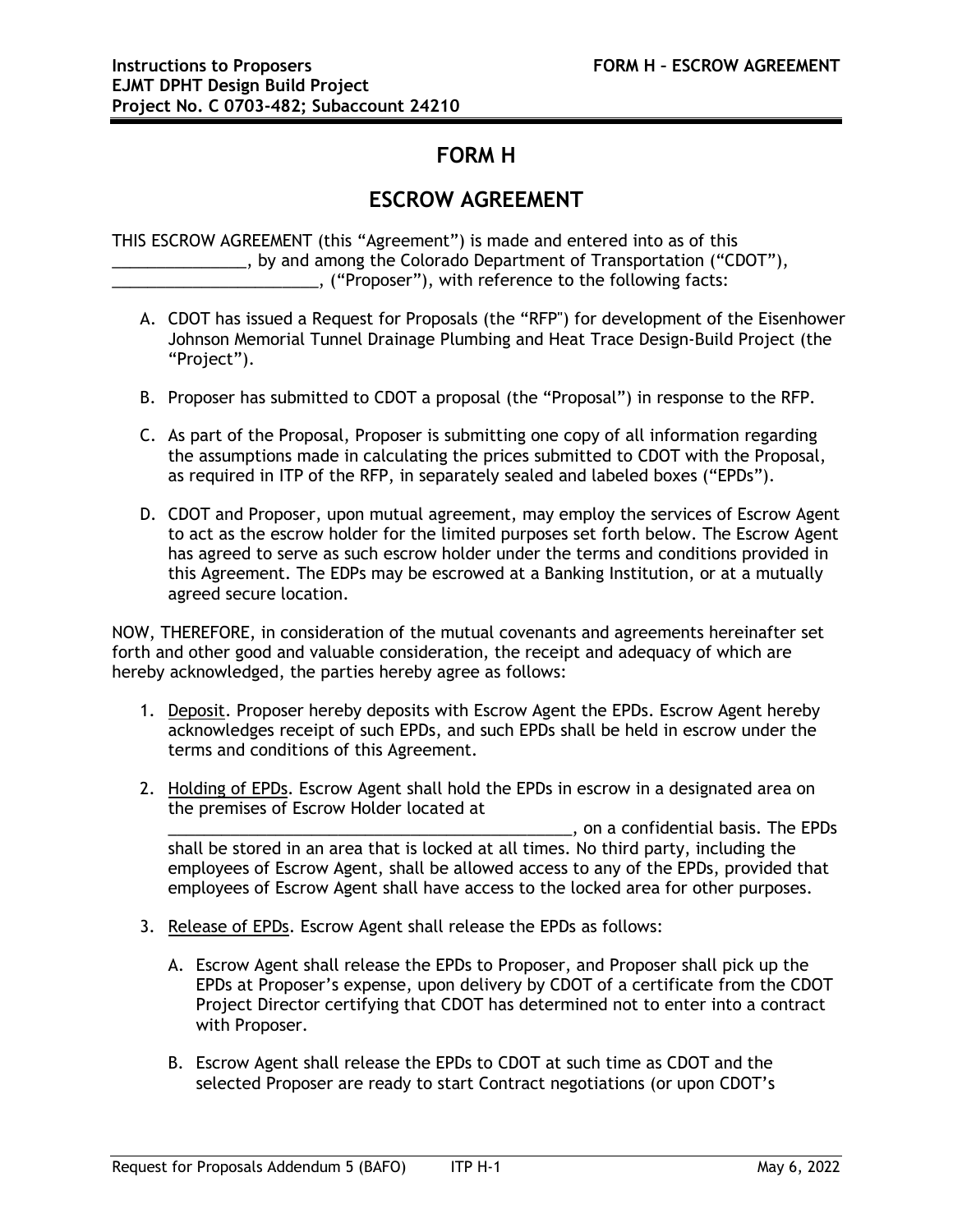selection of a Proposer if negotiations are not commenced) upon delivery of mutual instructions to Escrow Agent by CDOT and Proposer.

- 4. Representation and Warranty. Proposer represents and warrants to CDOT that, prior to delivery of the EPDs to Escrow Agent, the EPDs were personally examined by an authorized representative of Proposer and that they meet the requirements of the RFP and are sufficient to enable a complete understanding and interpretation of how Proposer arrived at its proposal prices.
- 5. Rights of Escrow Agent. If conflicting demands are made or notices served upon Escrow Agent with respect to this escrow, the parties hereto expressly agree that Escrow Agent shall have the absolute right at its election to do any of the following:
	- A. withhold and stop all further proceedings in, and performance of this escrow;
	- B. file a suit in interpleader and obtain an order from the court requiring the parties to interplead and litigate in such court their several claims and rights amongst themselves;
	- C. deliver all EPDs with seals intact to another location to be selected by CDOT within 30 days after Escrow Agent delivers notice thereof to CDOT.
- 6. Fees. Proposer shall be responsible for any escrow fees.
- 7. Notices. All notices, which may or are required to be given or made by either party hereto to the other shall be in writing. Such notices shall be either personally delivered or sent by registered mail, postage prepaid, to:

If to the Proposer:

If to CDOT:

Neal Retzer, CDOT Project Director Colorado Department of Transportation – Region 1 425B Corporate Circle Golder, CO 80401

If to the Escrow Agent: (Identify Escrow Agent here if mutually agreed to)

Or to such other addresses and such other places as any party hereto may from time to time designate by written notice to the others.

1. Counterparts. This Agreement may be executed in one or more counterparts, all of which together shall be deemed an original.